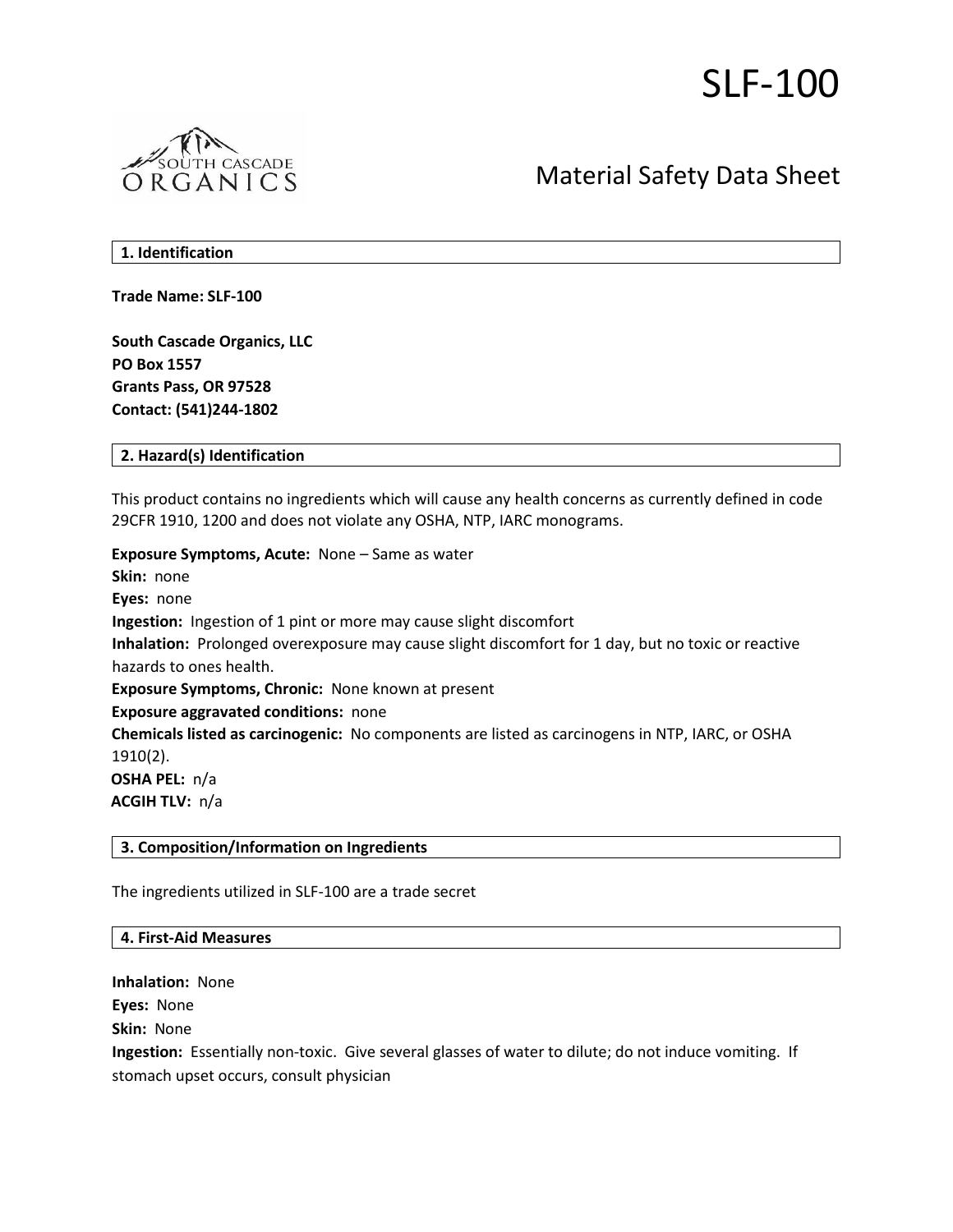#### **5. Fire-Fighting Measures**

## **SLF-100 is stable, not flammable, and will not burn. No special procedures required.**

**Flash Point:** not flammable **Extinguishing Media:** not flammable **Flammable Limits:** not flammable **Special Fire Fighting Equipment/Procedures:** none

## **6. Accidental Release Measures**

**Method for clean up:** Same as drinking water **Spills or leaks:** Same as drinking water

# **7. Handling and Storage**

**Handling:** No special handling procedures. **Storage:** Store in a cool dry place. Avoid direct sunlight.

### **8. Exposure Controls/Personal Protection**

**Respiration Protection:** None **Ventilation:** None **Protective Gloves:** Not Required **Eye Protection:** Not Required

# **9. Physical and Chemical Properties**

**Boiling Point:** 212°F (100.6°C) **Specific Gravity:** 1 **Solubility in Water:** 100% **Water Reactive:** No **Appearance and Odor:** slightly tinted, slight odor **PH:** 6.8 – 7.1 **Flash Point:** none **Flammable Limit:** 0 **LEL:** n/a **UEL:** n/a **Extinguisher Media:** n/a **Unusual Fire and Explosion Hazard:** Not flammable